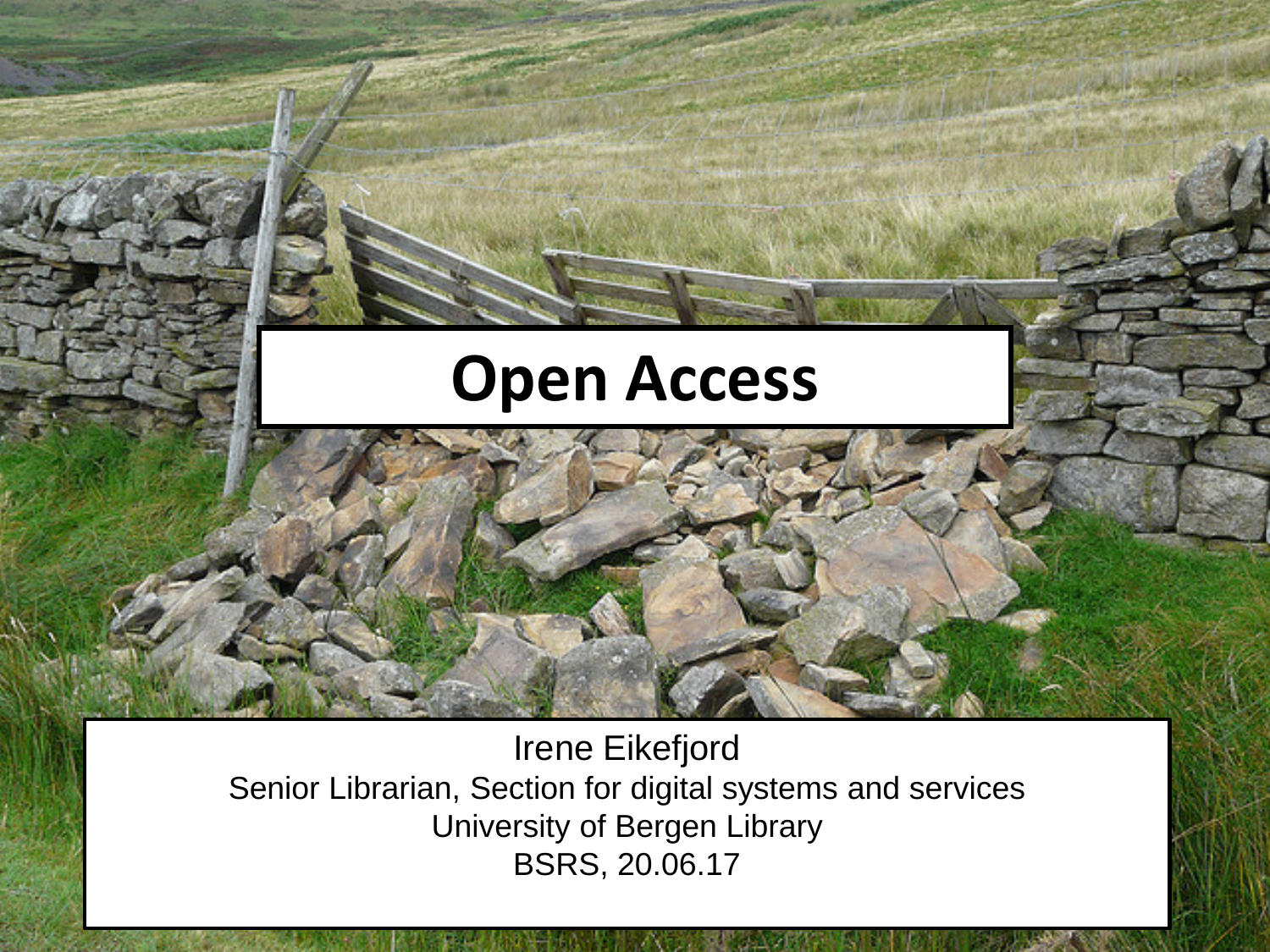## **Outline**

- **Traditional** publishing
- **What is** Open Access?
- **Rights** and contracts
- Open Access in **Norway** and **UiB**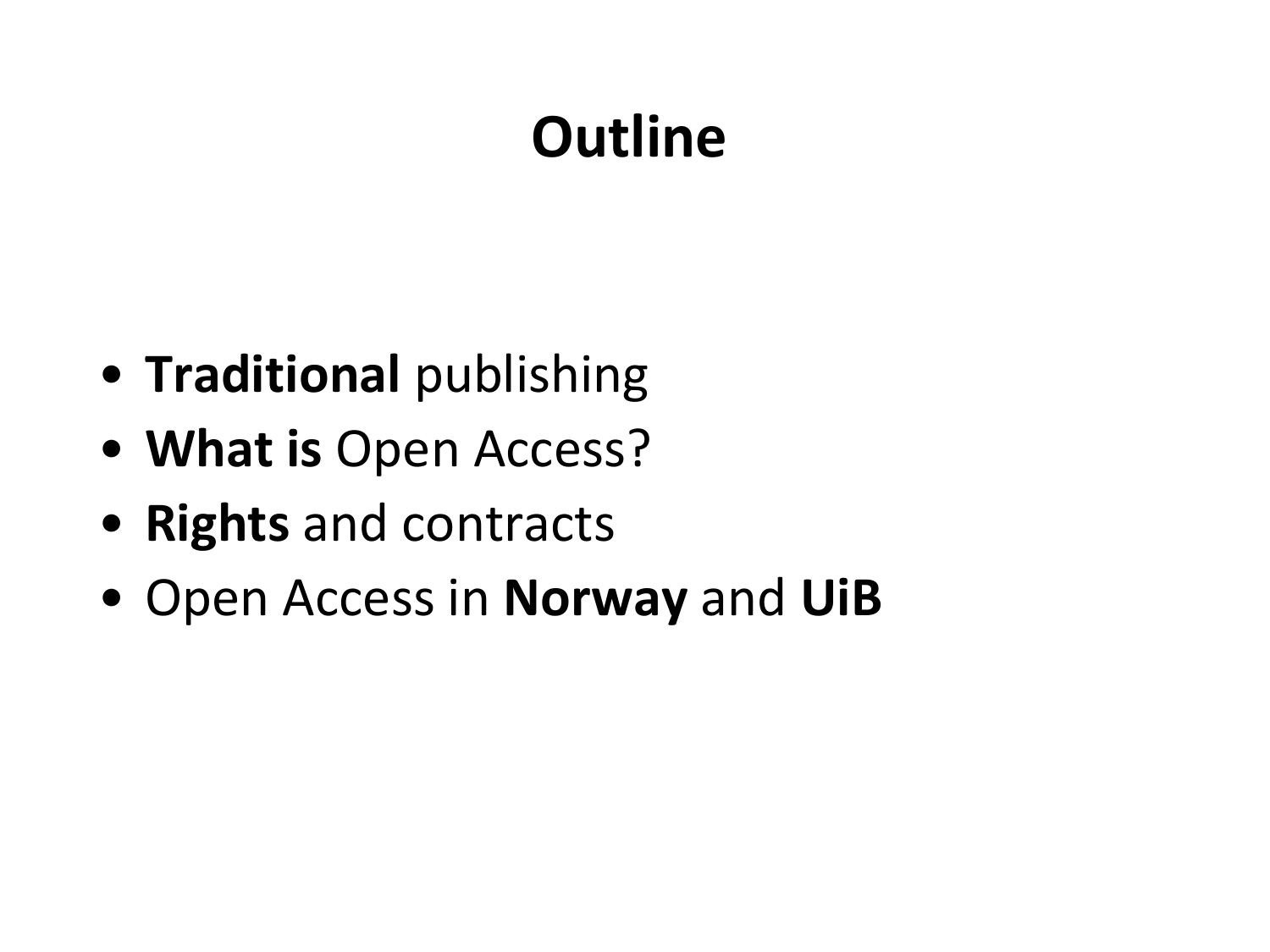## **Traditional/subscription-based publishing**

- Access only to those who can **afford to pay**
- Researchers do the work for **free** –the profit goes to the publisher
- The publisher keeps copyright **limits reuse**
- **No real market** the publisher sets the price

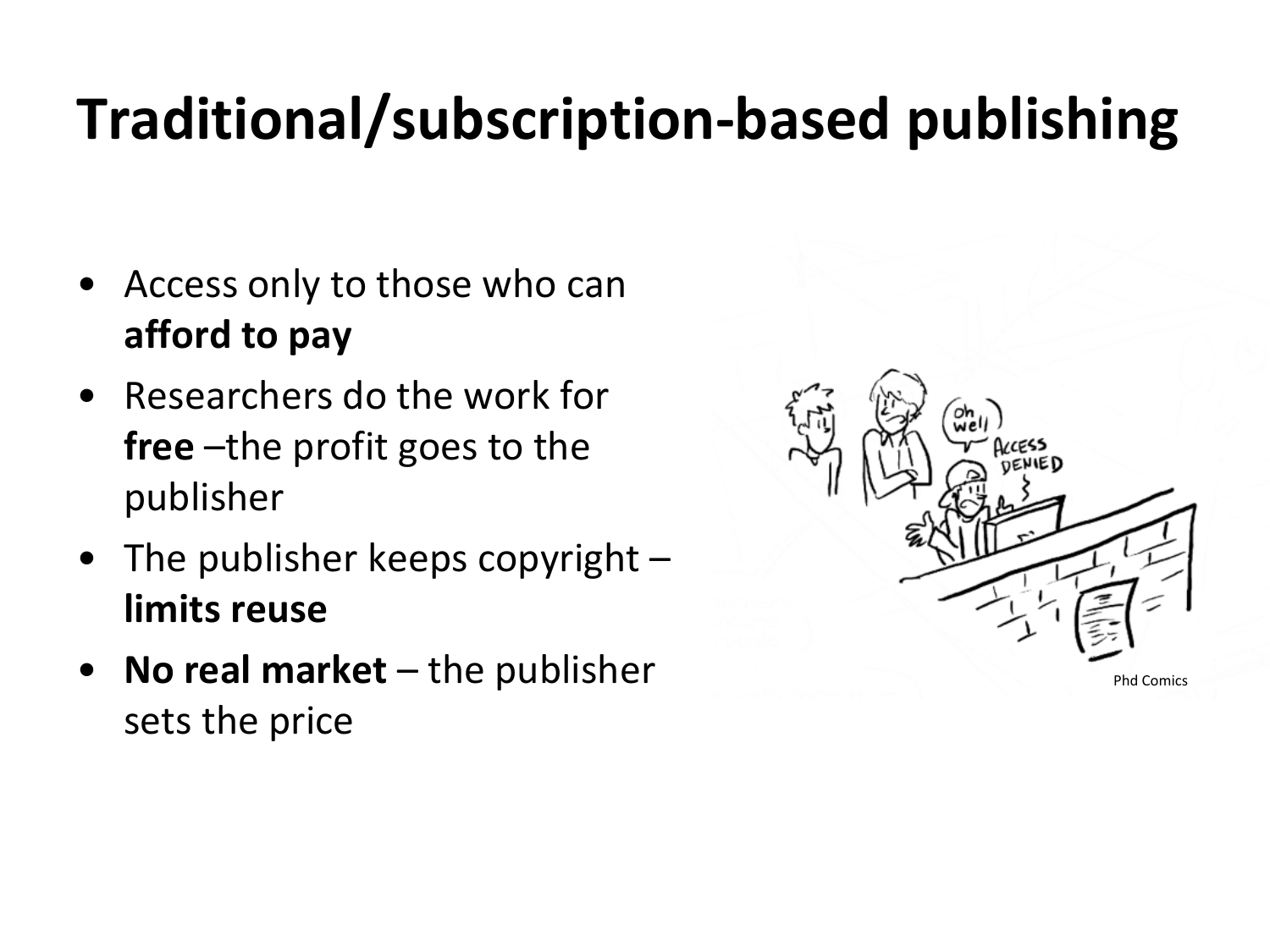#### Why don't I have access to this article?

. This article is not covered by UNIVERSITY OF BERGEN's subscription to this publication. Please contact your librarian to recommend extending your institution's access.

#### **Subscription or Journal Purchase Online**

You can also subscribe to this journal online or buy one or more printed issues.

A subscription to the journal, whether Print with Electronic or Electronic Only, grants online access to all of the journal's issues that are available through our website.

**Note:** Fulfillment of a Subscription (including online Activation) may take several business days. To gain access to an article immediately, use the Pay Per Article feature.

#### **Recommend to your Librarian**

Recommend that your institution subscribe to this journal.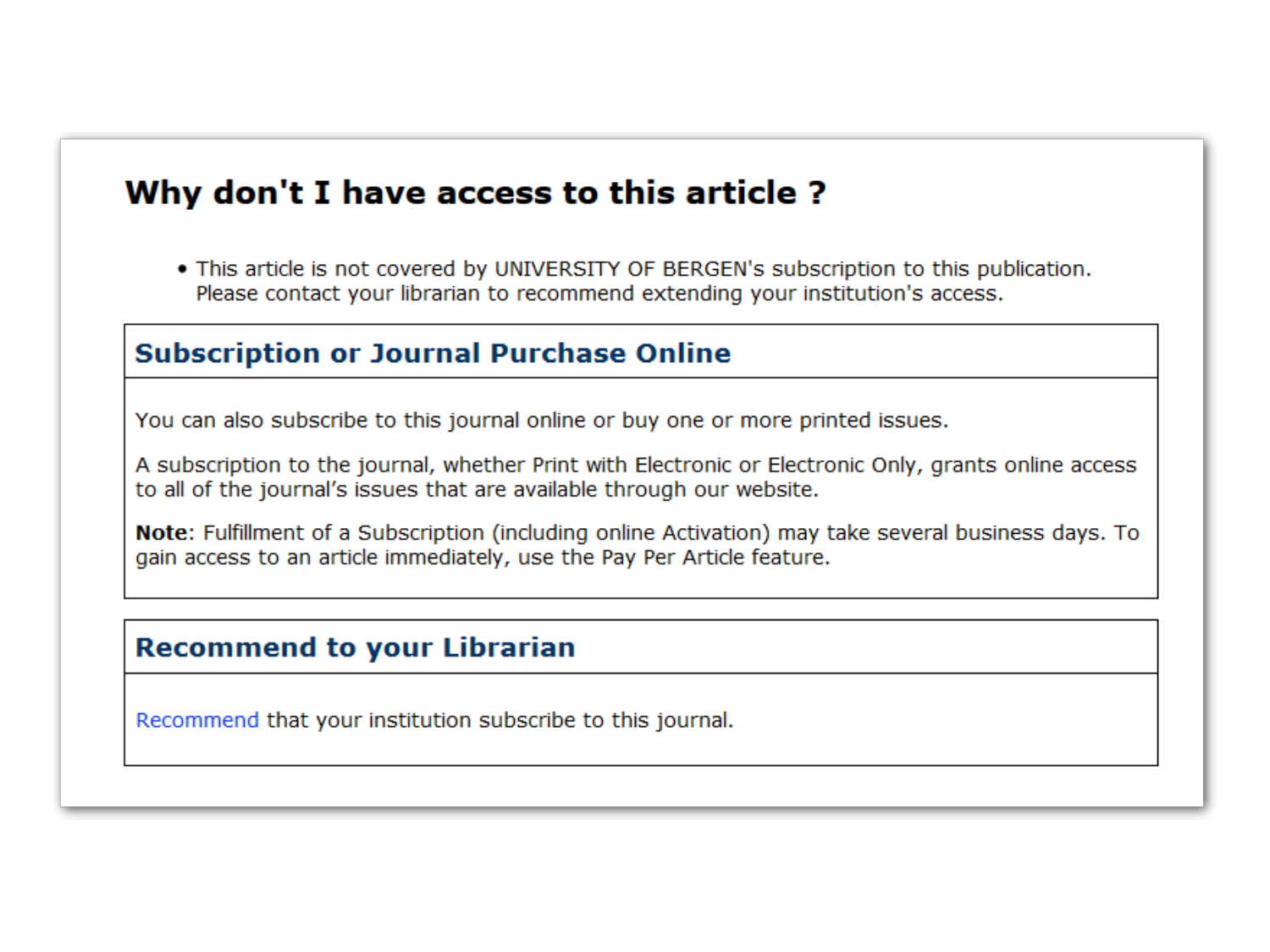#### **Short-term Access**

Father's environment before conception and asthma risk in his children: a multigeneration analysis of the Respiratory Health In Northern Europe study - 24 hours access

**USD \$42.00** EUR €33.00 GBP £26.00

#### **Buy**

International Journal of Epidemiology, https://doi.org/10.1093/ije/dyw151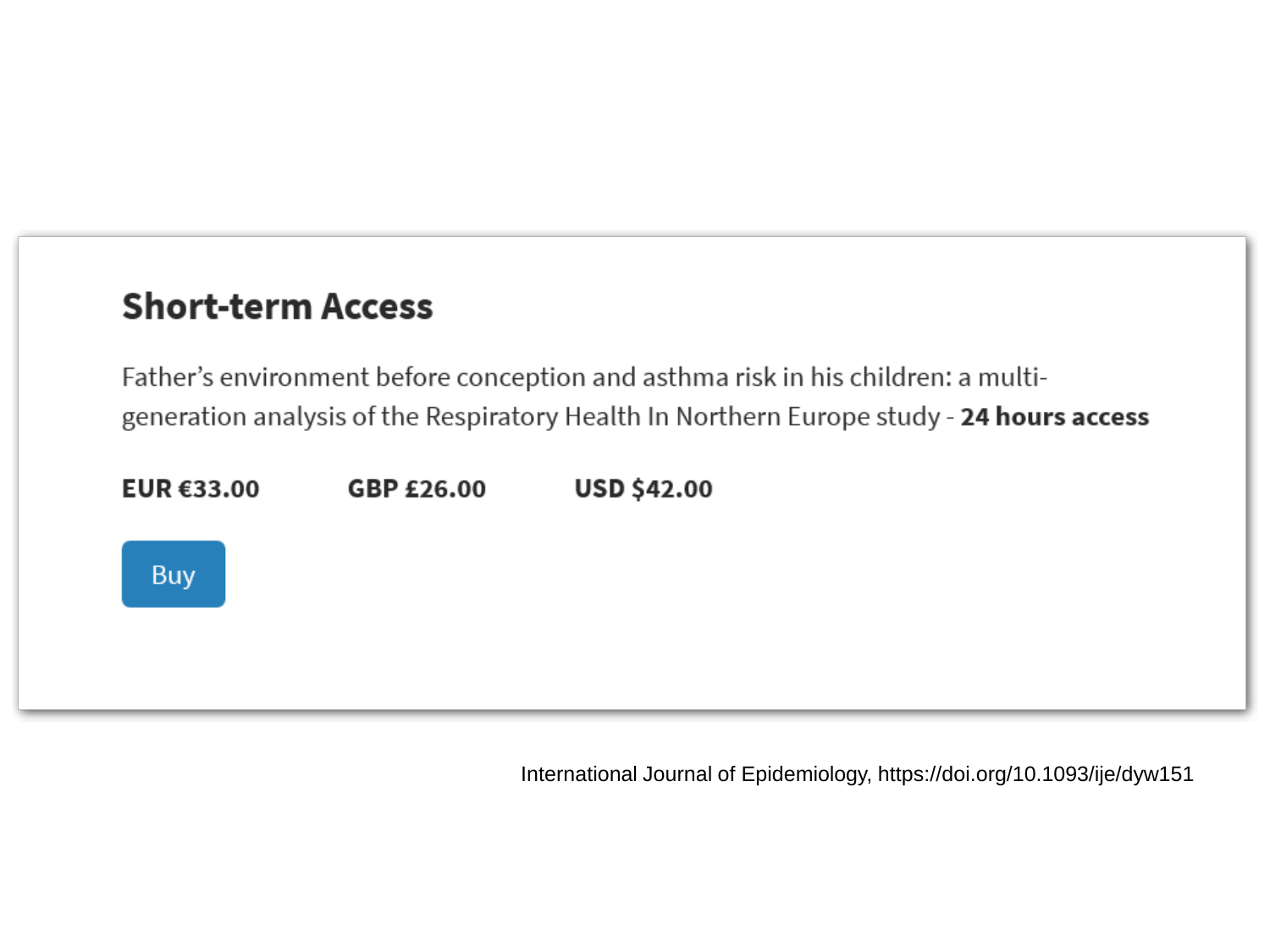### **What is open access?**

"Open access literature is digital, online, free of charge, and free of most copyright and licensing restrictions."

(Suber 2012, s. 4)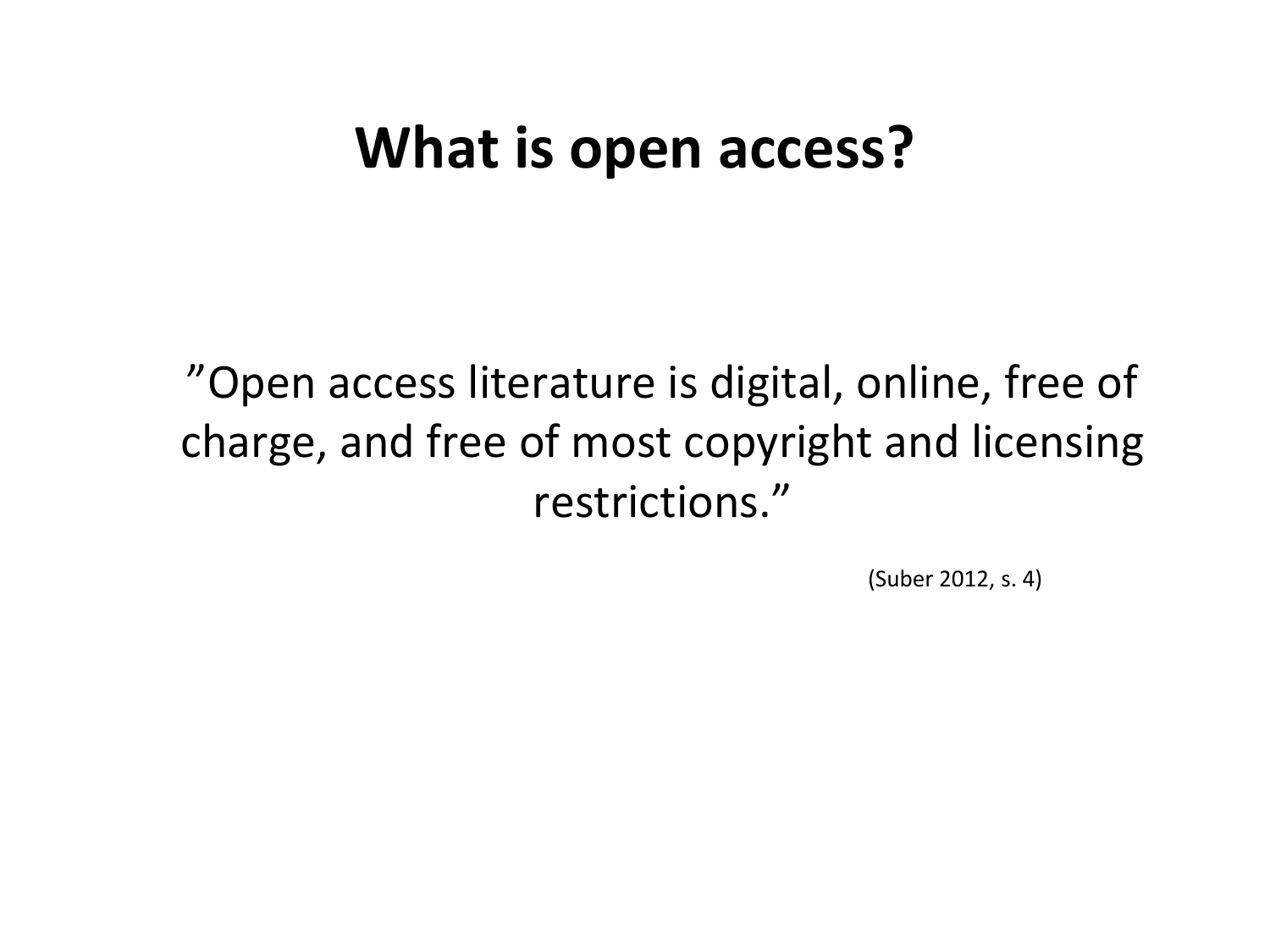## **Basic principles**

- Research material is made **immediately** available online free to the public – with **no restrictions**
- The users have the **right to reuse**: read, download, copy, distribute, print, share and build upon the fulltext of the material (CC-BY)
- The author **retains copyright** and the **right to reuse**  own material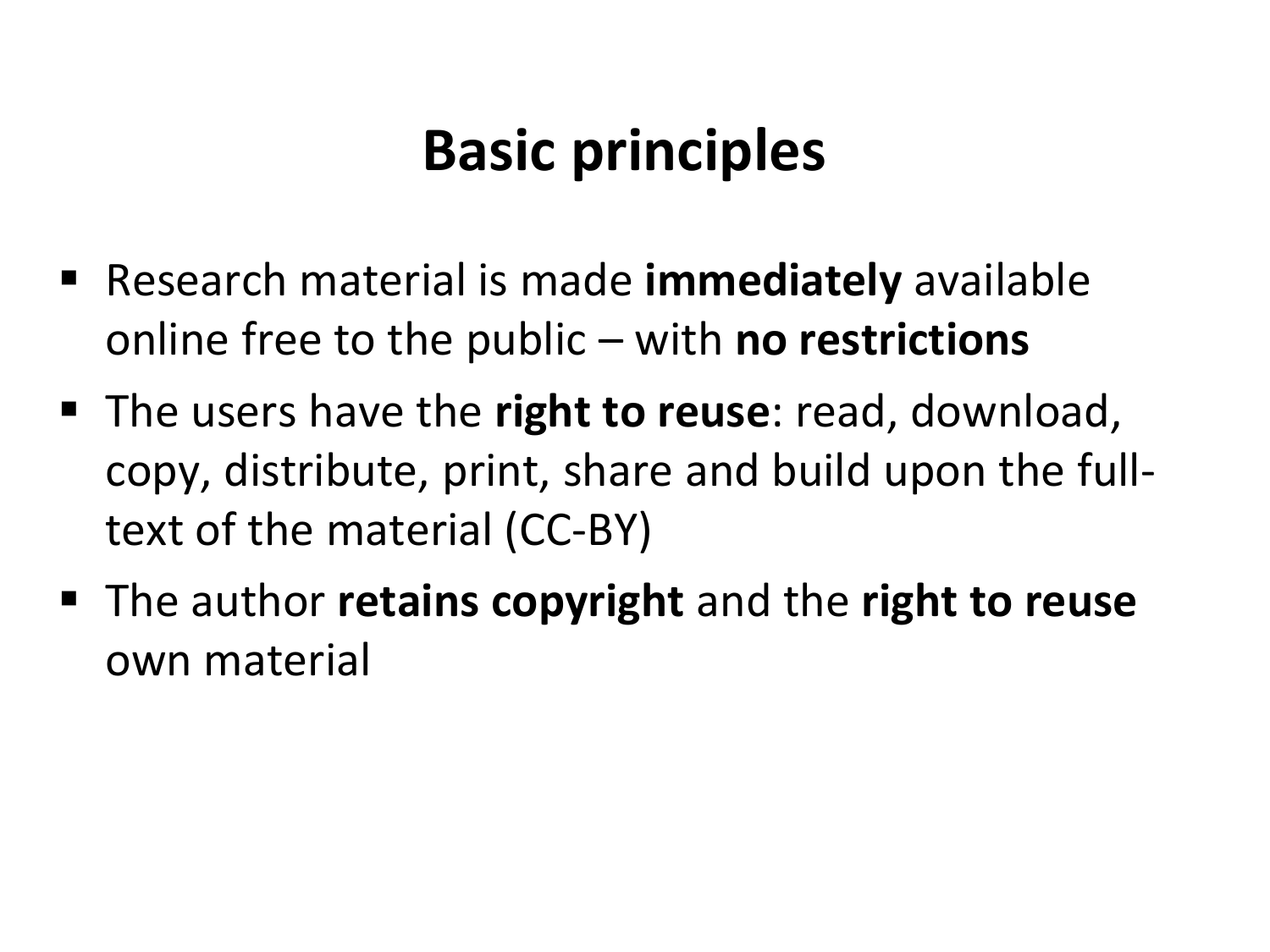### **Ways to Open Access**

- Green = online archiving
- Gold = publishing in OA-journals
- (Hybrid = publishing OA in subscription journals)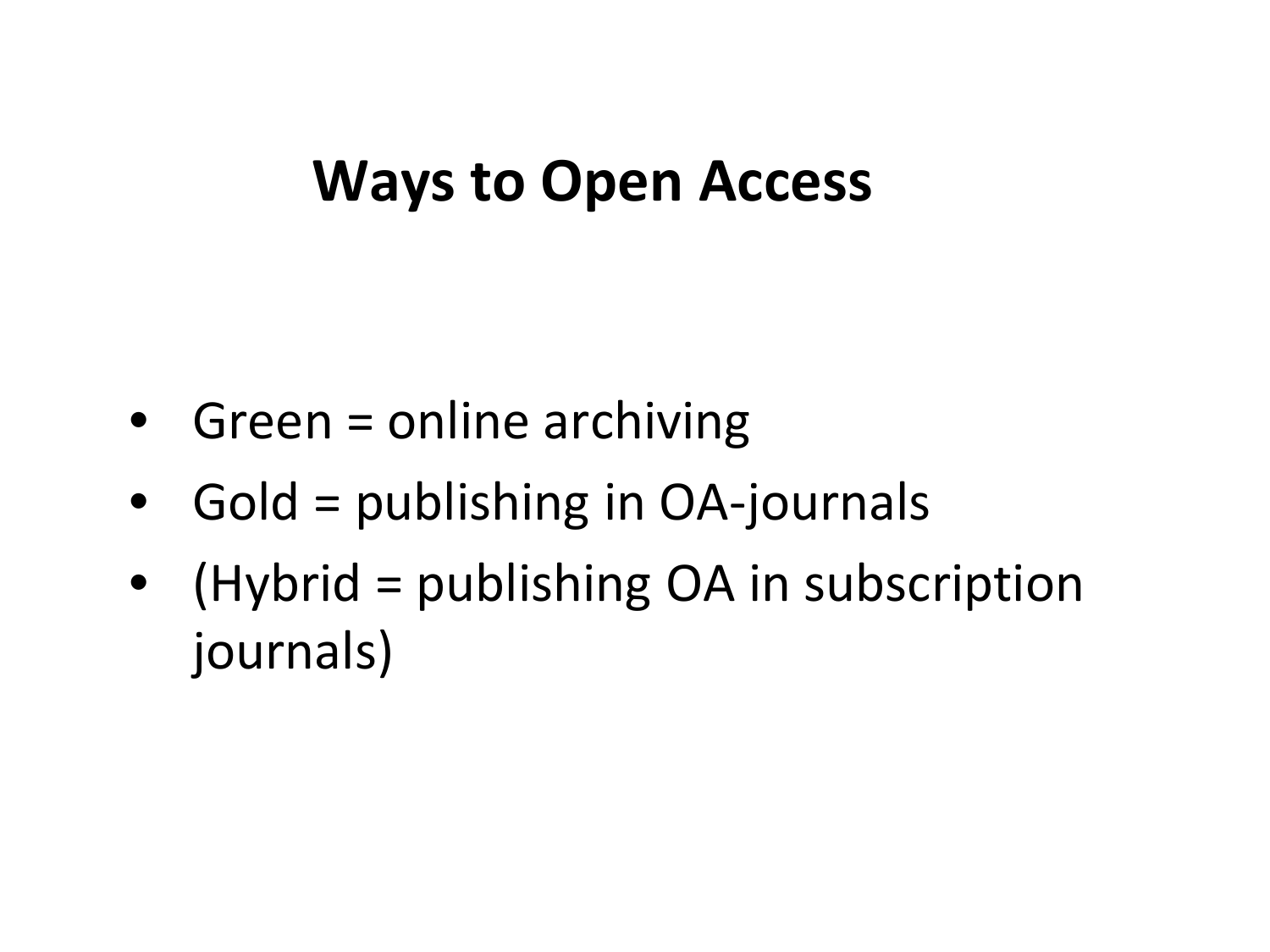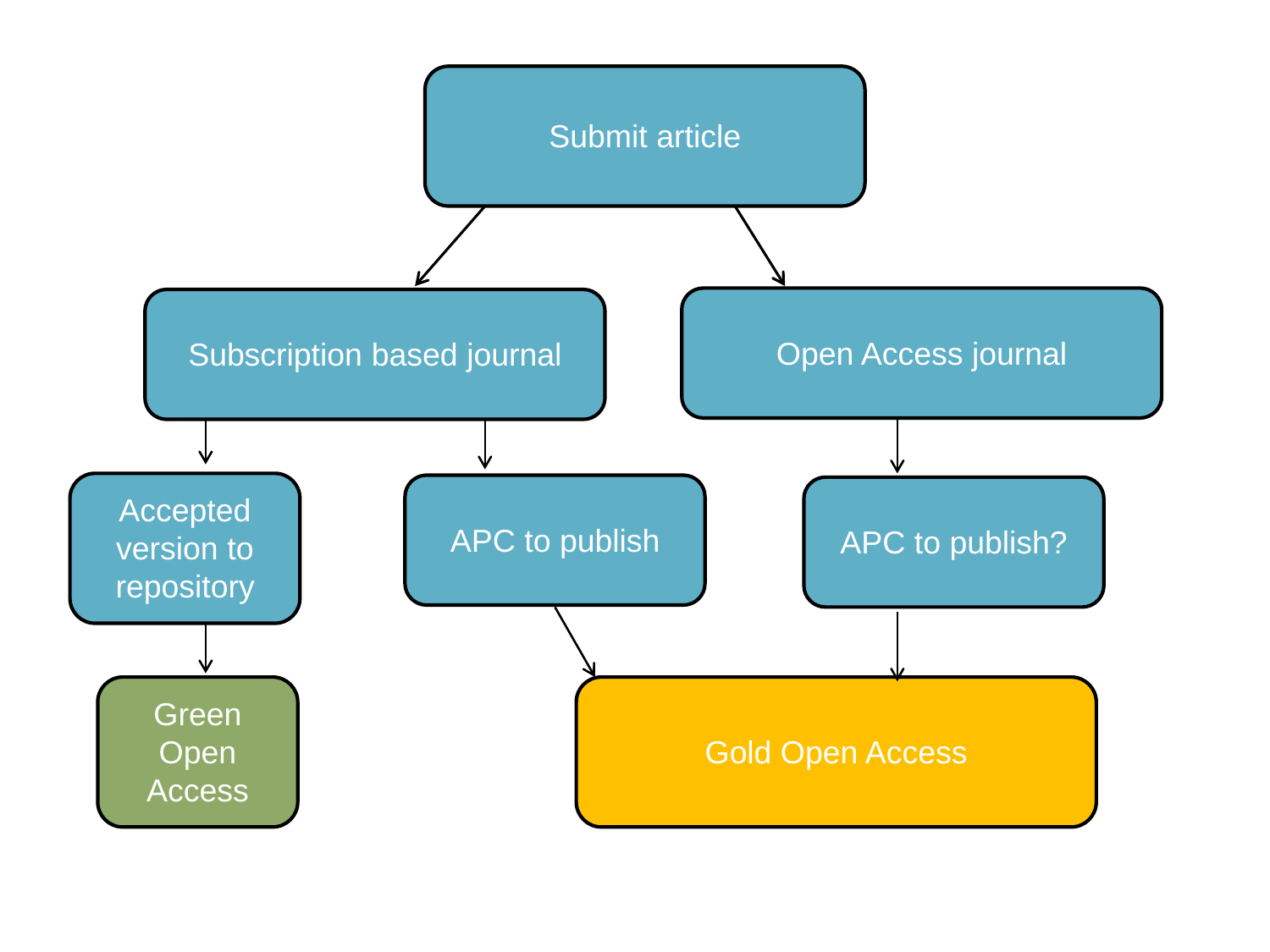## **Open Access myths**

- Open Access means **bad quality**
- Open Access means **low impact**
- Open Access goes **against the academic freedom**
- Open Access **costs more**
- **Not everybody can afford** to publish Open Access: Conflict of interest
- The articles are **not copyrighted**
- I have access! What's in it for me?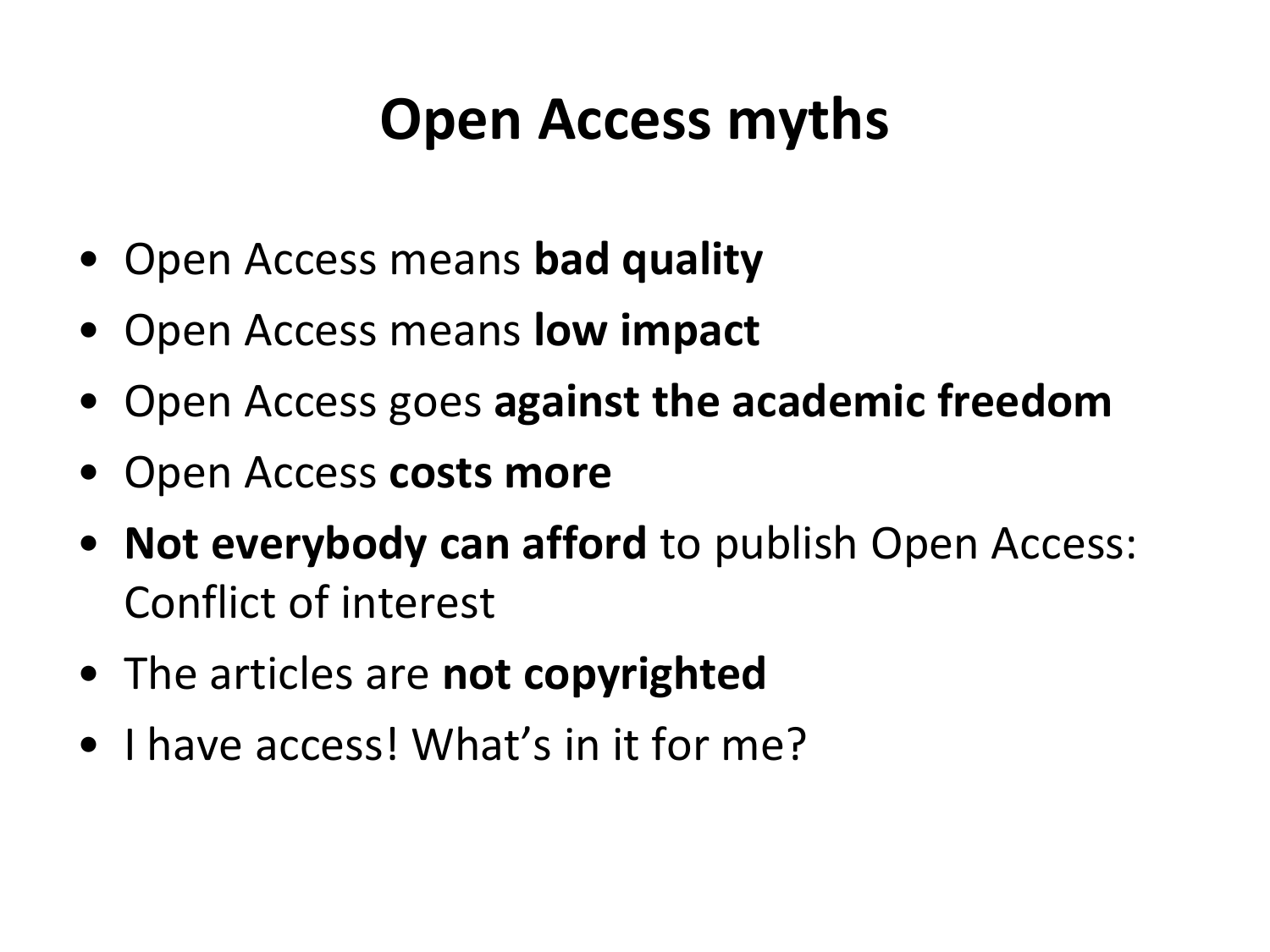# **Publishing contracts**

- The author **transmits copyright**
- The publisher gets an **exclusive license** to publish
	- to **reproduce, distribute or use** the article in any public medium
	- to **base new work** on the original publication
	- to **reuse** the publication
	- to **reuse** graphs, tables, etc.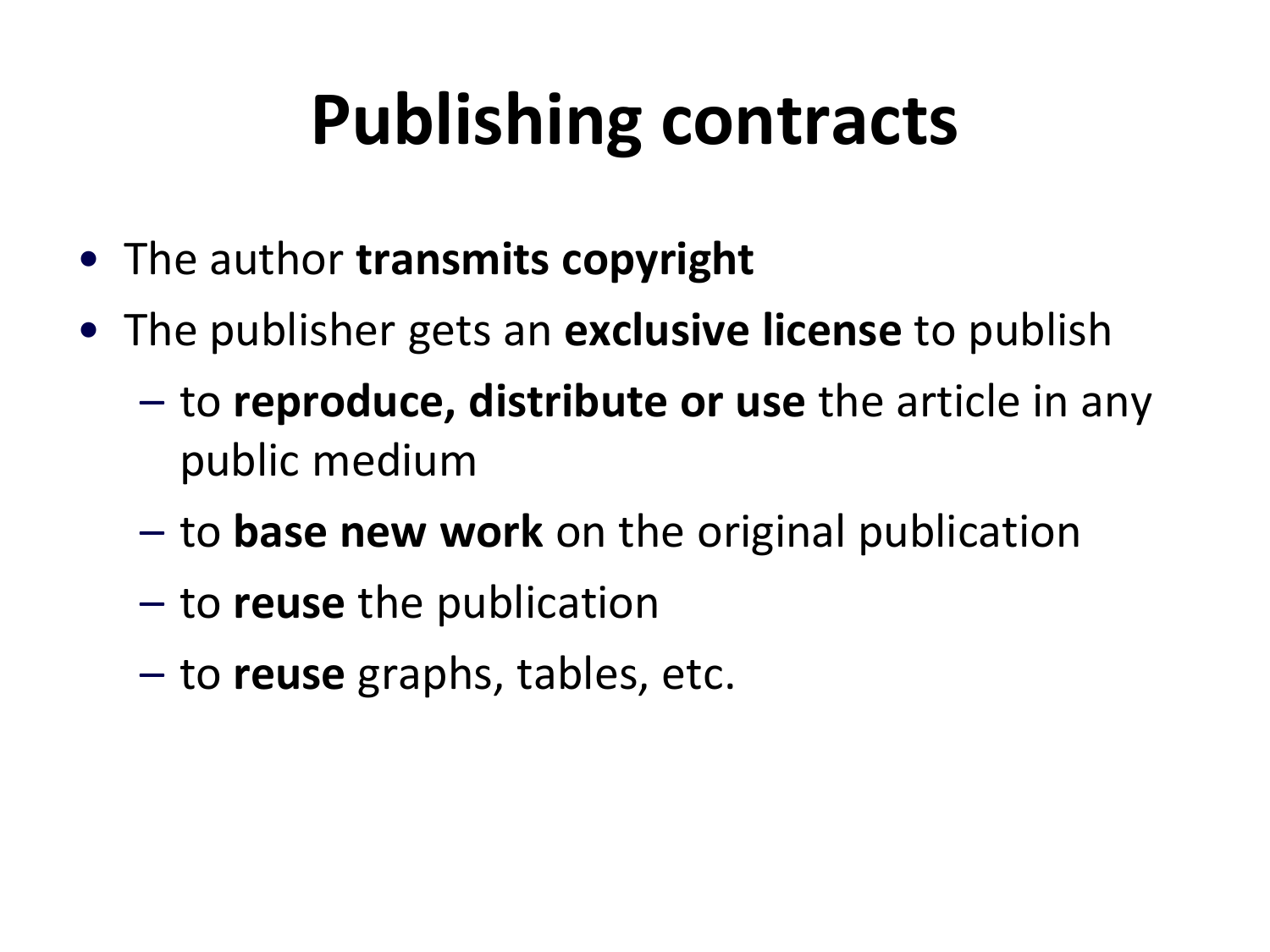"I hereby assign to the Copyright Owner **the copyright**  in the manuscript [...] and **any tables, illustrations or other material** submitted for publication as part of the manuscript. This assignment of rights means that I have granted to the Copyright Owner the **exclusive right to publish and reproduce** the Article, or any part of the Article, in **print, electronic and all other media**  (whether now known or later developed), in **any form**, in **all languages**, **throughout the world**, for the **full term of copyright**, and the right to **license others** to do the same [...]"

Elsevier standard contract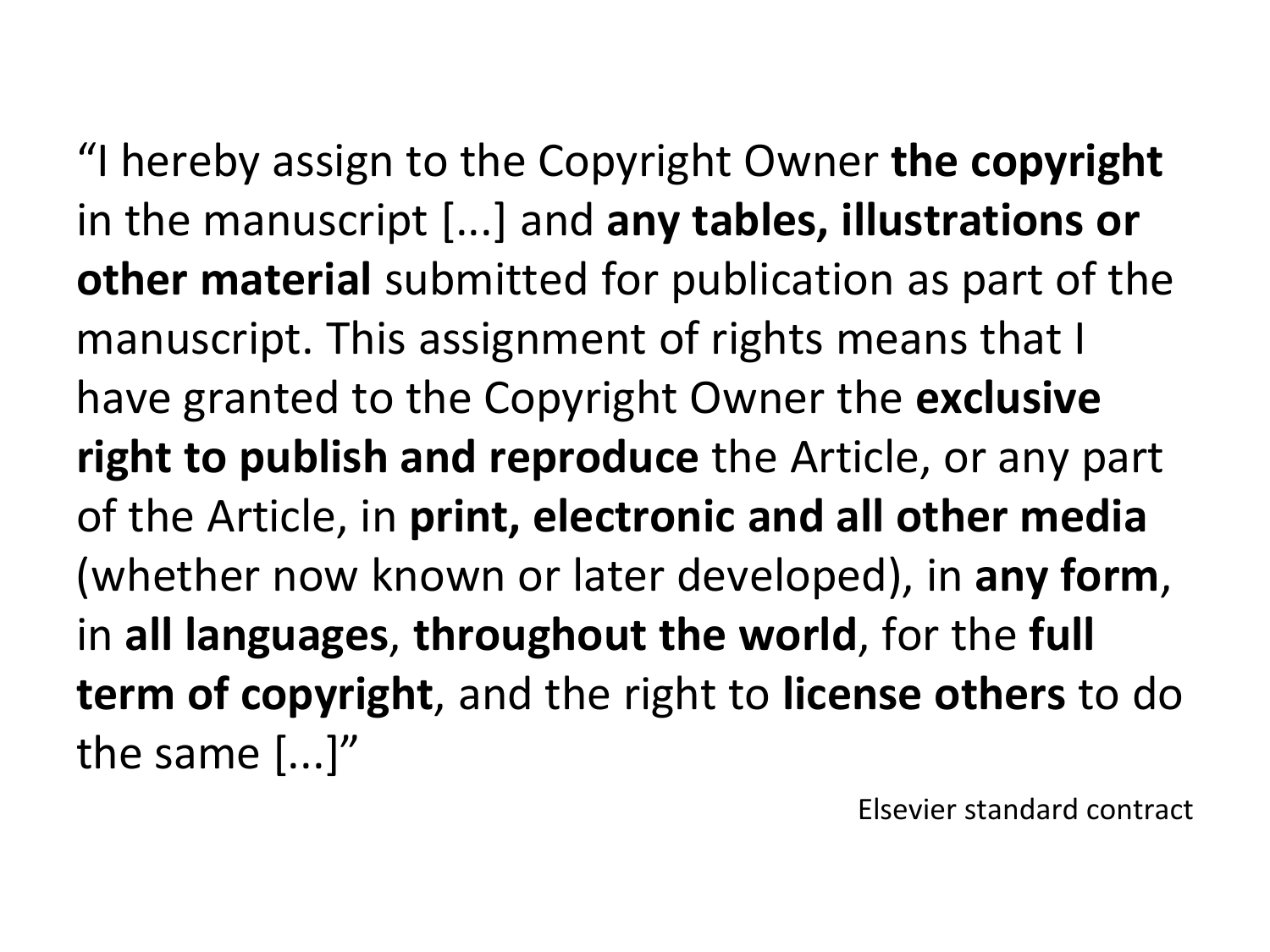# **Alternative – open license**

| <b>Attribution 4.0 International (CC BY 4.0)</b> |                                                                                                                                                                                                                                            |
|--------------------------------------------------|--------------------------------------------------------------------------------------------------------------------------------------------------------------------------------------------------------------------------------------------|
|                                                  | This is a human-readable summary of (and not a substitute for) the license. Disclaimer.                                                                                                                                                    |
|                                                  | You are free to:                                                                                                                                                                                                                           |
|                                                  | cultur.<br>Share - copy and redistribute the material in any medium or<br>format<br>Adapt - remix, transform, and build upon the material<br>for any purpose, even commercially.                                                           |
|                                                  | The licensor cannot revoke these freedoms as long as you follow the<br>license terms.                                                                                                                                                      |
|                                                  | Under the following terms:                                                                                                                                                                                                                 |
|                                                  | Attribution - You must give appropriate credit, provide a<br>link to the license, and indicate if changes were made. You<br>may do so in any reasonable manner, but not in any way that<br>suggests the licensor endorses you or your use. |
|                                                  | No additional restrictions - You may not apply legal terms<br>or technological measures that legally restrict others from<br>doing anything the license permits.                                                                           |
|                                                  | <b>Notices:</b>                                                                                                                                                                                                                            |
|                                                  | You do not have to comply with the license for elements of<br>the material in the public domain or where your use is<br>permitted by an applicable exception or limitation.                                                                |
|                                                  | No warranties are given. The license may not give you all of<br>the permissions necessary for your intended use. For<br>example, other rights such as publicity, privacy, or moral<br>rights may limit how you use the material.           |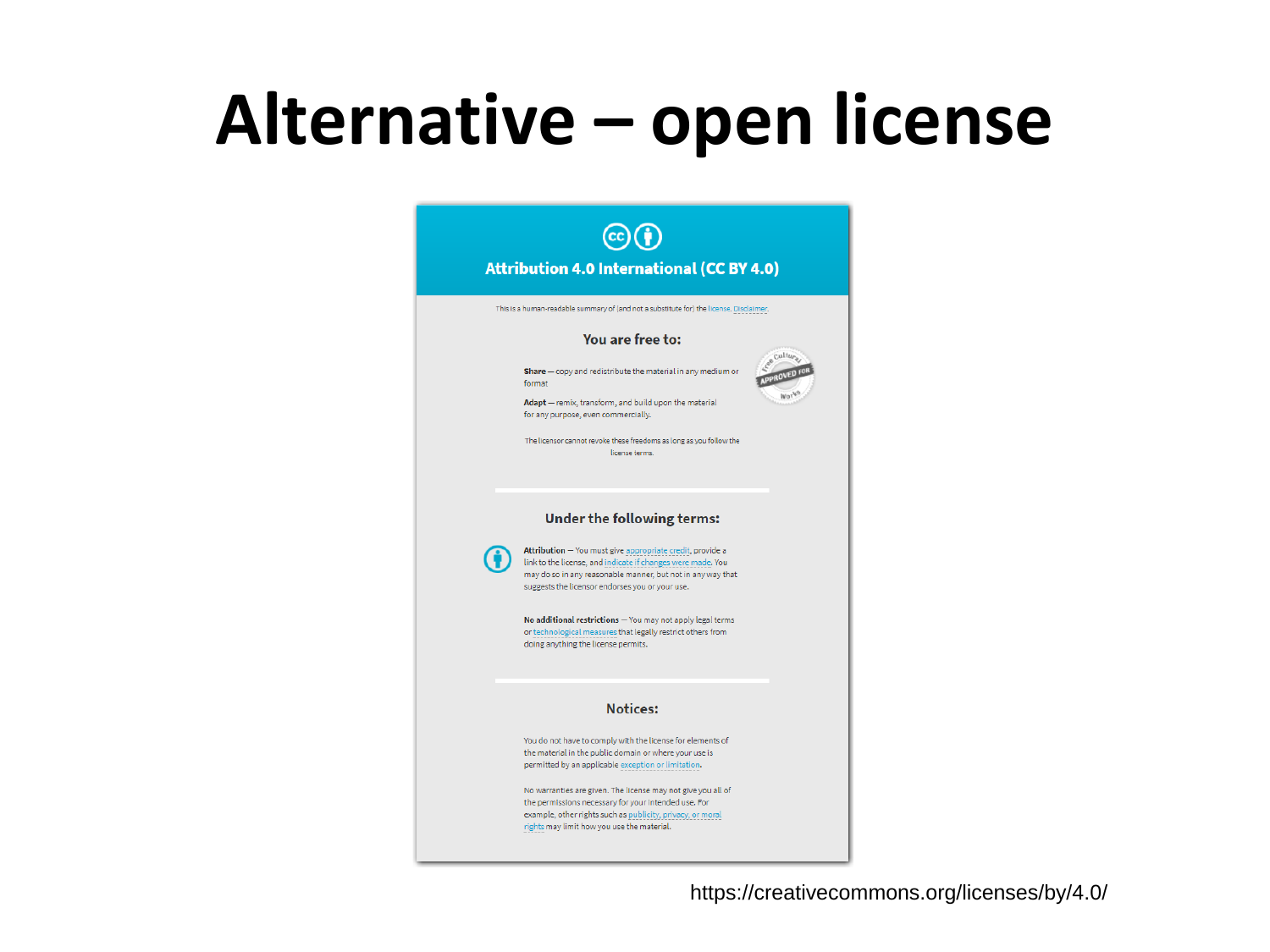

https://stateof.creativecommons.org/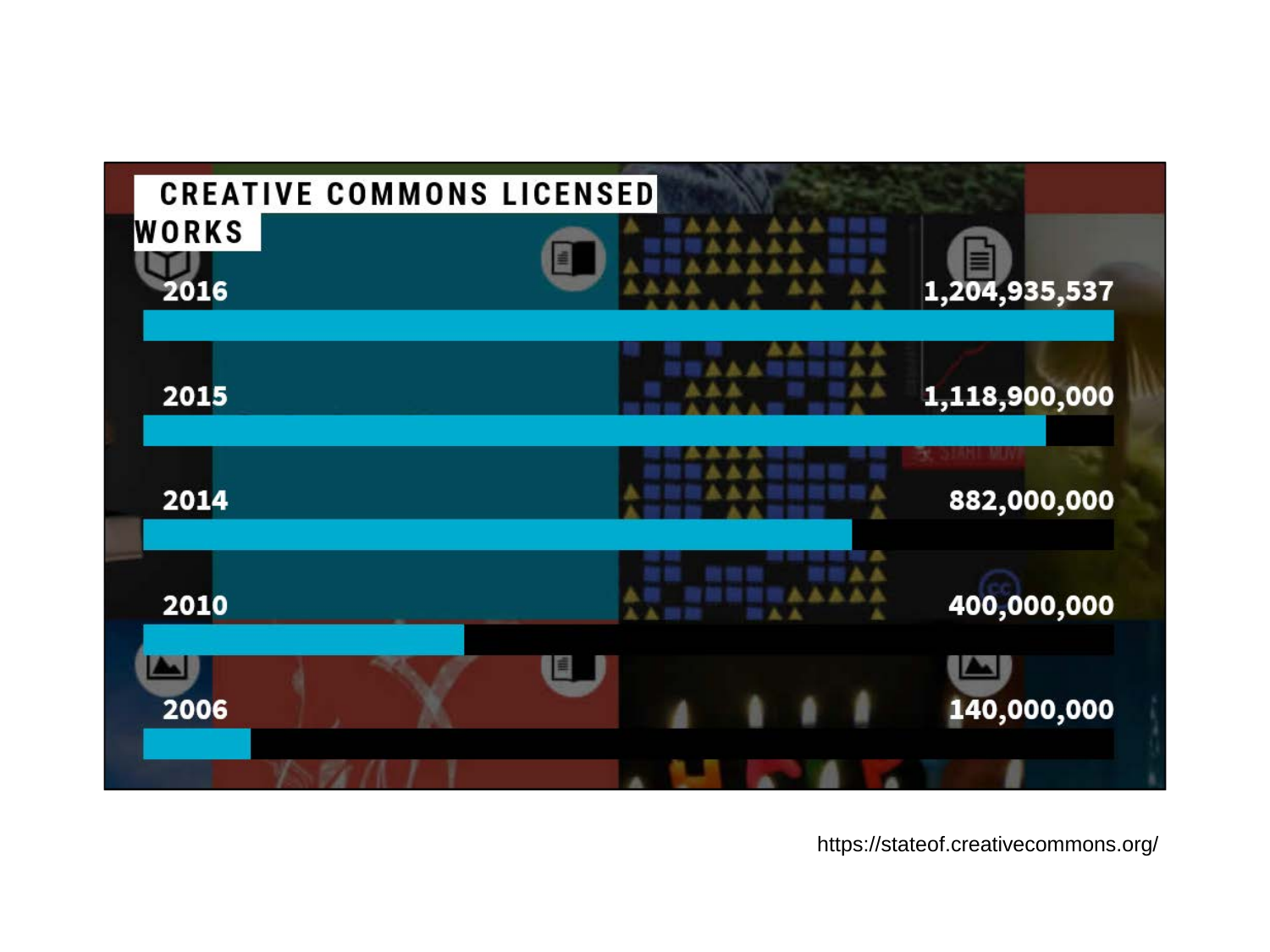# Open Access in Norway

- National guidelines
- [NORA](http://nora.openaccess.no/)
- Open Journal System
- Publication funds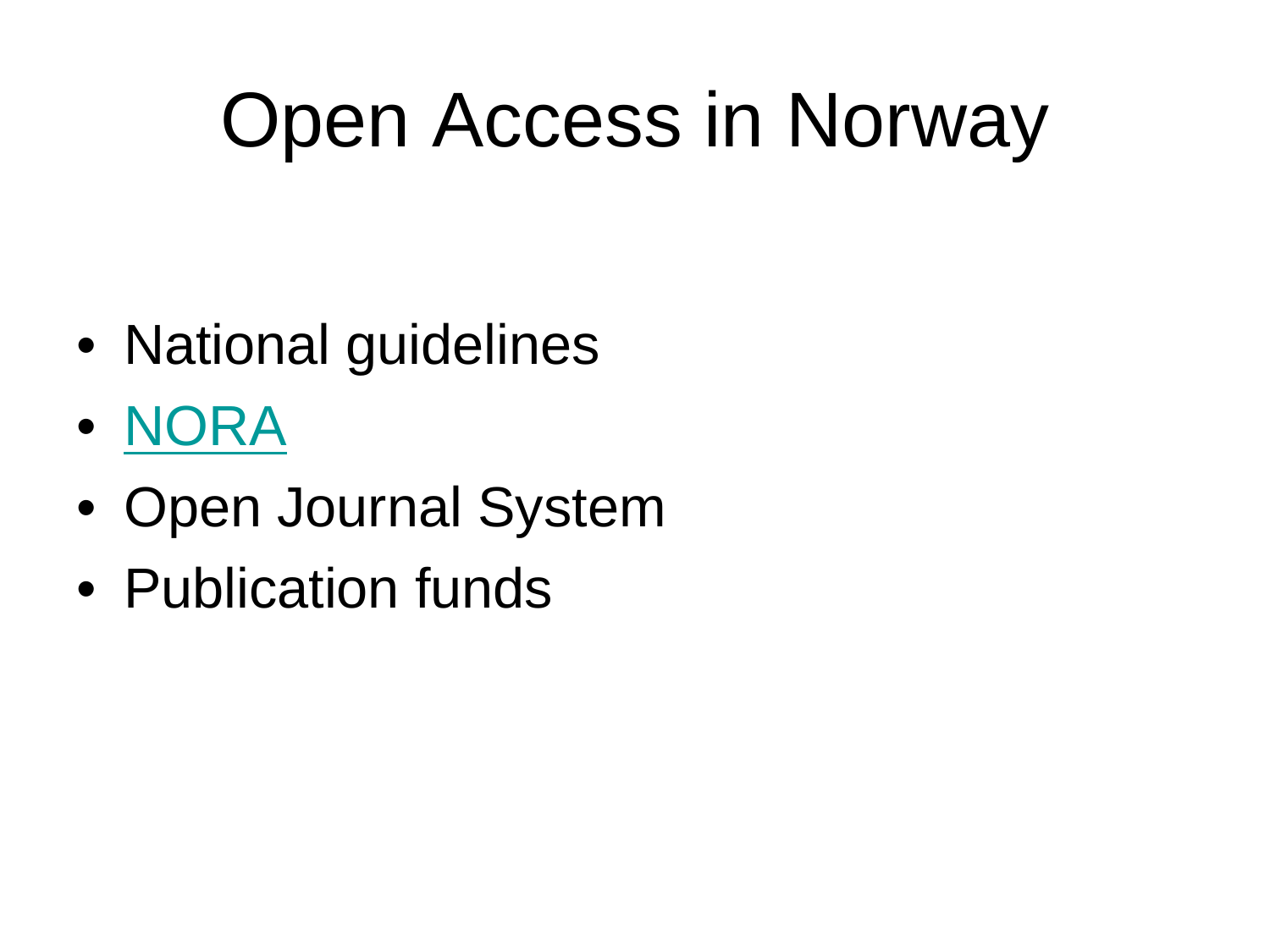# Open Access at UiB

- [Open Access policy](http://www.uib.no/en/ub/79535/open-access)
- [BORA](https://bora.uib.no/)
- [Bergen Open Access Publishing](http://www.uib.no/en/ub/79541/bergen-open-access-publishing)
- [Publication](http://www.uib.no/en/ub/79537/publication-fund-open-access-university-bergen) fund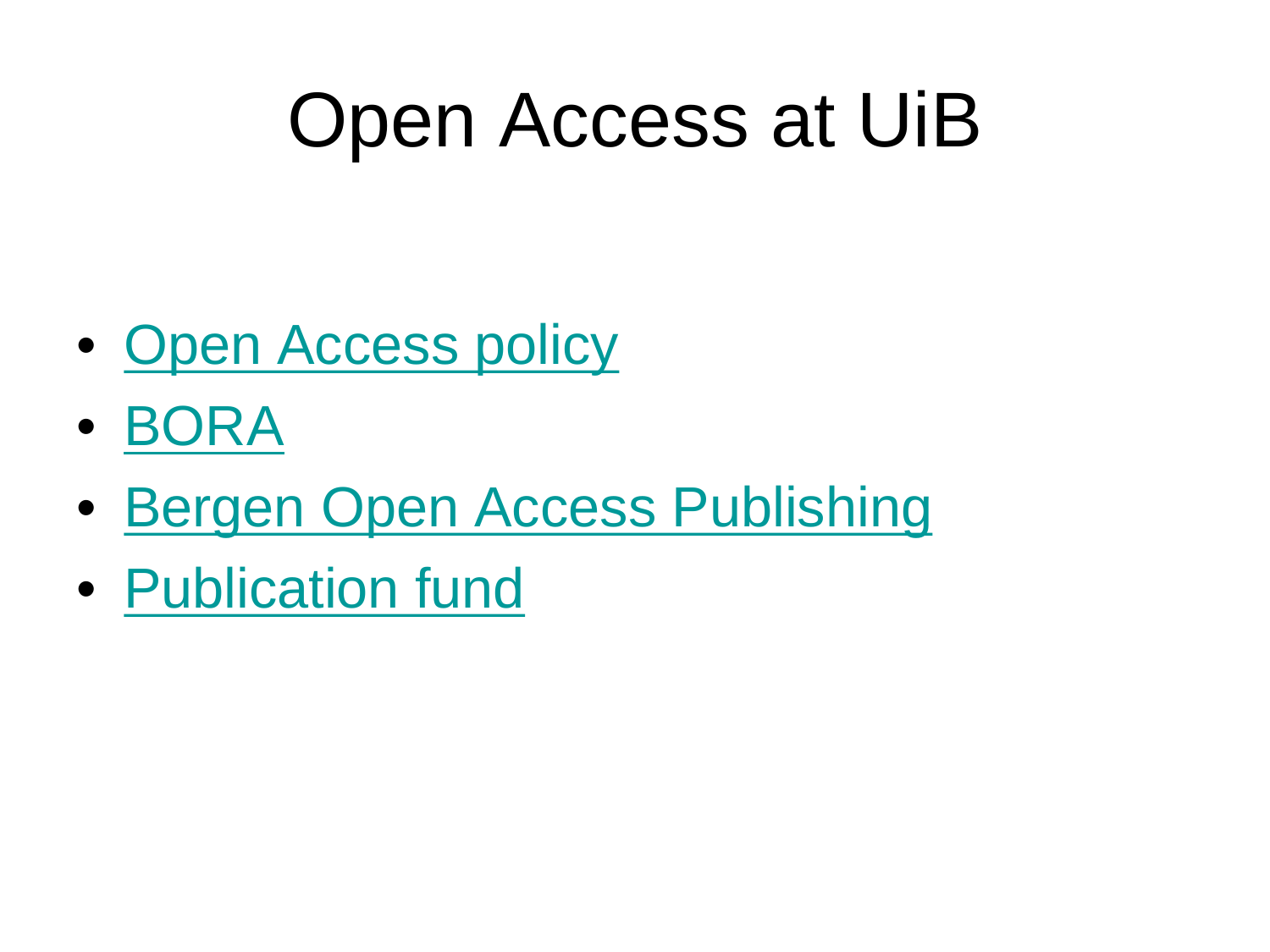# To find OA-publications

- [Directory of Open Access Journals \(DOAJ\)](https://doaj.org/)
- [Directory of Open Access Books \(DOAB\)](http://doabooks.org/)
- [Unpaywall](http://unpaywall.org/)
- [Open Access Button](https://openaccessbutton.org/)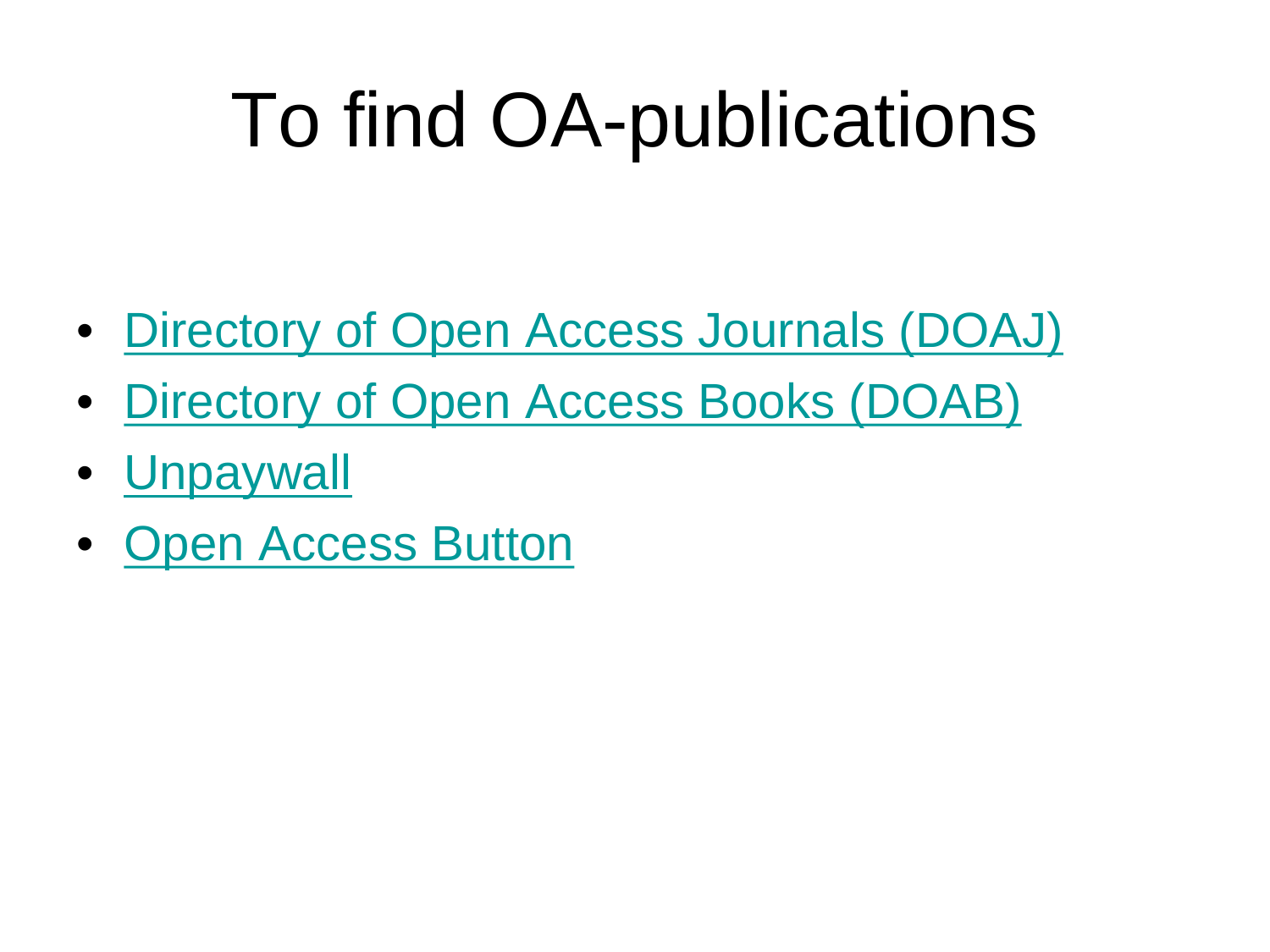## **Thanks for listening!**

#### [Irene.Eikefjord@uib.no](mailto:Irene.Eikefjord@uib.no) or [bora@uib.no](mailto:bora@uib.no)



This work is licensed under a

[Creative Commons Attribution 4.0 International License](https://creativecommons.org/licenses/by/4.0/).

Pictures in the presentation have their own licences.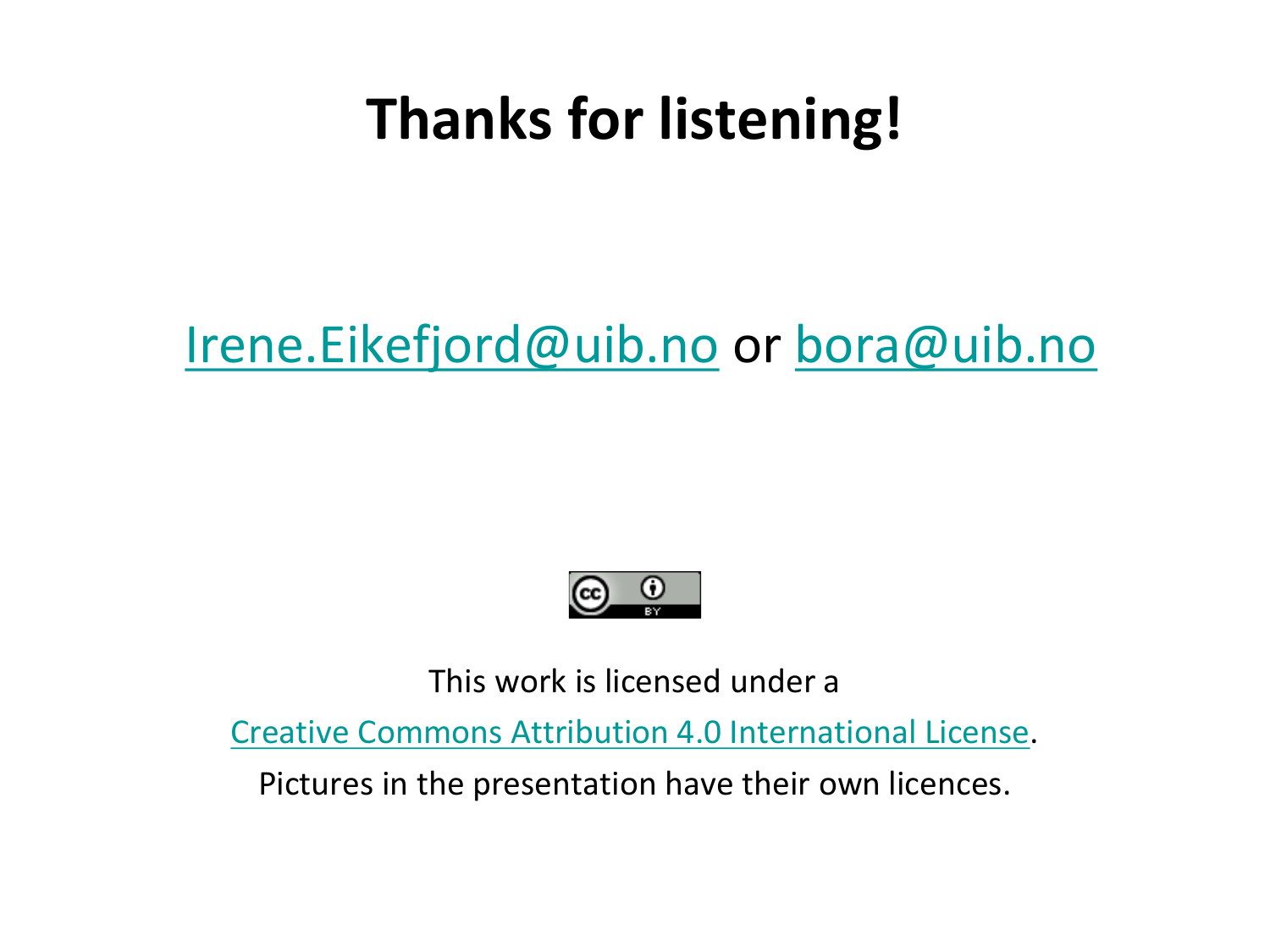### **Resources**

- Creative Commons (open licences): <http://creativecommons.org/>
- Elsevier copyright: [https://www.elsevier.com/about/our](https://www.elsevier.com/about/our-business/policies/copyright)[business/policies/copyright](https://www.elsevier.com/about/our-business/policies/copyright)
- Open Access Explained! (video): <http://youtu.be/L5rVH1KGBCY>
- Sherpa/RoMEO (publishers self-archiving policies): <http://www.sherpa.ac.uk/romeo/>
- Suber, P. (2012). Open Access. Cambridge, Massachusetts: MIT Press. URL: <http://mitpress.mit.edu/books/open-access>